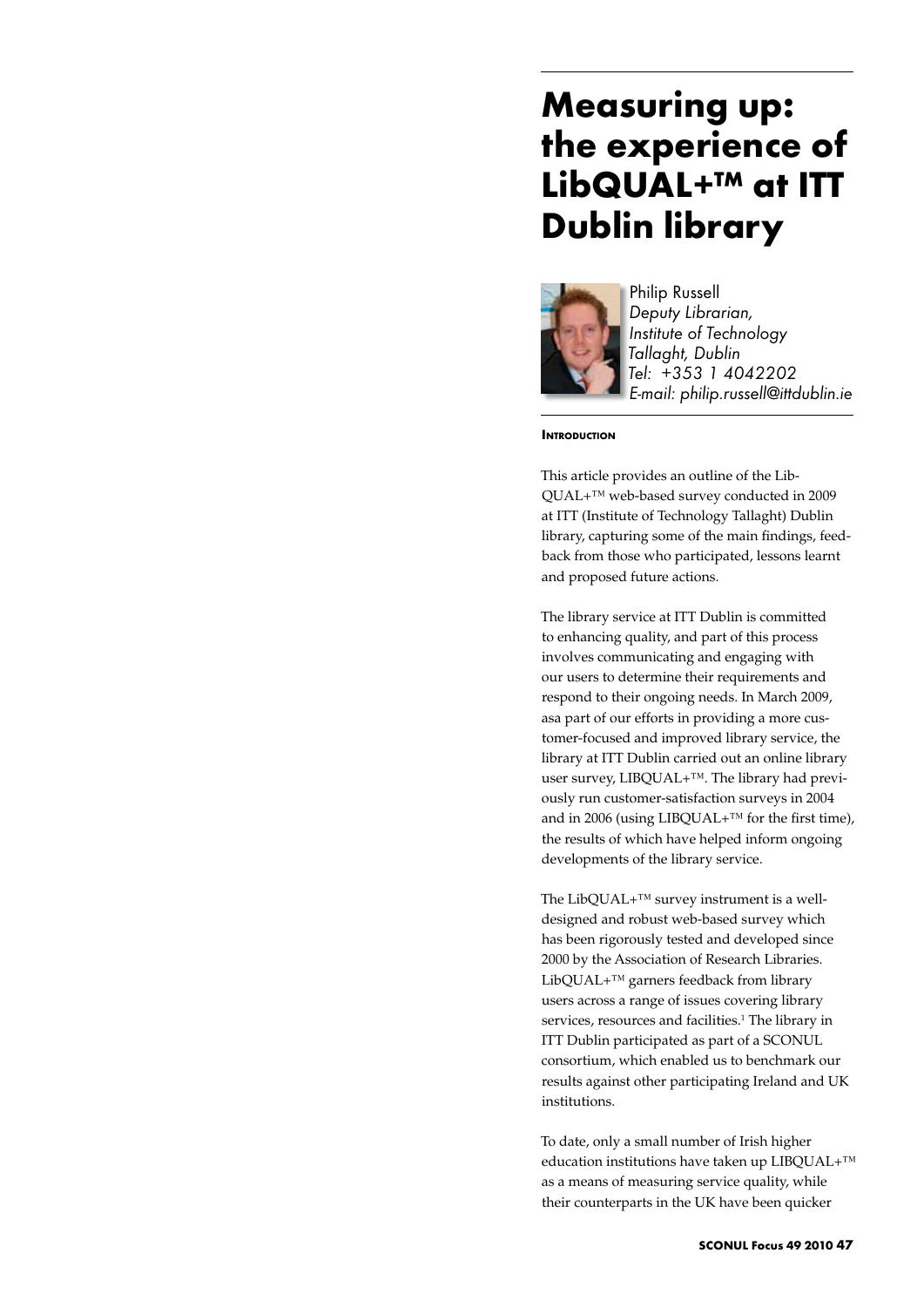to embrace library user-satisfaction surveys. As Hayden et al. point out, 'Irish academic libraries have not been involved in survey research to the same extent but the situation is changing.<sup>'2</sup>

## **Methodology**

The LIBQUAL+™ survey took place over three weeks, from 9 March to 31 March 2009. A project team was established, made up of a senior librarian and library assistants, with a member of IT services available to provide any technical assistance. The senior librarian acted as the LibQUAL+™ survey liaison and had the main responsibility for the survey's administration. We decided not to sample but instead surveyed the entire institute population, which is made up of over 4,000 full-time and part-time students and 400-plus staff.

Using a web interface, the survey instrument consists of 22 core questions, connected to three main dimensions – 'Library as place' (questions covering the library study environment), 'Information control' (questions dealing with print and electronic content and access to this content) and 'Affect of service' (questions relating to the library's customer-service provision).

Respondents are asked to rate their minimum requirements, desired expectations and perceptions of current service levels. This allows for the analysis of the results using a 'gap theory' approach, which pinpoints where library services are meeting, surpassing or failing to meet users' levels of expectations. Questions for each dimension were spread randomly throughout the first 22 questions in the survey. Additionally, users were also asked five local questions that were selected by the library at ITT Dublin from a predetermined list. General satisfaction and information literacy questions were also included and the survey gathered information on library usage patterns and demographics. Space was provided at the end of the survey for free text comments and from these we were able to glean some very useful qualitative data.

Before the final version of the survey went live, library and academic staff and a random selection of students tested it a number of times and completed a pilot of the survey. The survey was examined using various platforms and web browsers on and off campus. The project team engaged our IT services department to identify any local network issues, organise e-mail distribution lists and anticipate any further ICT issues. The comments

and feedback collated in the testing phase helped refine the final version of the survey. The instrument was now ready and a URL to the survey was generated for users to complete.

## **DISTRIBUTION**

The survey was distributed to our entire user community, with invitations to complete the URL to the survey being sent via e-mail to all full-time and part-time students and staff of the institute in ITT Dublin.

The local project team began an aggressive marketing campaign, the planning of which had begun in earnest in the weeks prior to the running of the survey, with the aim being to maximise user participation. Marketing materials were downloaded from the LibQUAL+™ website and the survey was publicised at academic meetings and at events sponsored by the student union. The survey was promoted extensively in the library and around the campus via posters, flyers and other signage, with weekly survey booths in operation in the main reception area of the institute. Dedicated laptops were made available in these booths for users to complete the survey online and these were also offered within the main library.

A web page with the survey URL and details about LibQUAL+™ was created on the library's website and links to it featured prominently on the library home page (the survey was also available for download as a PDF file). In addition, the survey URL was publicised on the library blog and on the institute's Virtual Learning Environment, Moodle. A print version of the questionnaire was also made available for all participants to complete, which would help negate any technical problems faced by users in addition to any issues faced by participants with visual impairments or other disabilities. As an incentive to complete the survey, prizes were offered to respondents, including book tokens and a Nintendo DS.

The institute's user community were sent regular reminders inviting them to participate and thanks were offered to those respondents who had already completed the survey. A dedicated e-mail address was also made available to users to provide feedback and deal with any queries or needs of assistance.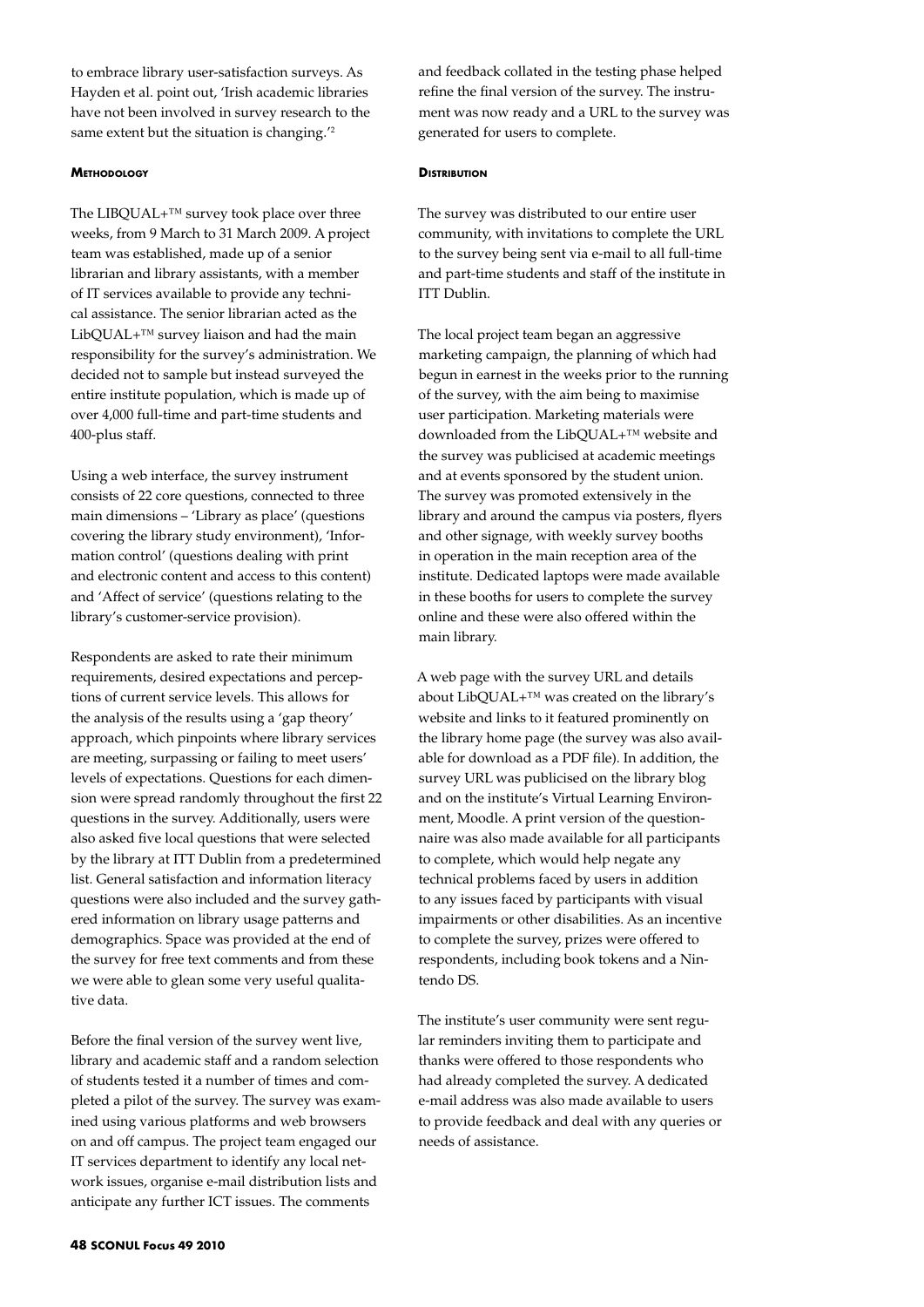#### **Response rates**

The library at ITT Dublin received a response rate of over 10%, with good proportional representation across all years, courses and academic departments (see Figure 1).



*Figure 1.*

A total of 477 responses was received, with the highest response coming from the departments affiliated with the School of Business and Humanities (see Figure 2).





## **Main findings**

The results for the library at ITT Dublin were positive in each of the three dimensions of library service quality. Overall, satisfaction levels were higher in the 'Affect of service' dimension than in the 'Information control' or 'Library as place' dimensions. The highest satisfaction levels were registered by respondents for 'library staff who instill confidence' and 'giving users individual attention'. Low levels of satisfaction were noted for 'quiet space for individual work' and 'space for group learning and group study'.

All library user groups were very satisfied with the service being provided, with academic staff and support staff being the most satisfied of all the user groups, closely followed by postgraduates. The library scored well in terms of the

support it provides for learning, teaching and research and also scored impressively when it came to rating the overall quality of the library service.

When broken down by user groups, there are differences in the results. Undergraduates expressed slightly lower satisfaction levels overall than academic staff, support staff or postgraduates. Undergraduates were most satisfied when it came to rating library customer-service provision under 'Affect of service' and, as in 2006, were least satisfied with the 'Library as place' dimension, indicating their dissatisfaction with the 'library space for group learning and group study' and 'quiet space'. Undergraduates also expressed concern about the lack of PCs in the library and of photocopying and printing facilities.

Under 'Affect of service', postgraduate respondents indicated high levels of satisfaction, with positive responses in rating 'courteous staff' and 'willingness to help users'. In comparison with the 2006 survey findings, the biggest area of improvement with this group was across the 'Information control' and 'Library As place' dimensions, particularly when it came to 'making electronic information resources that the user needs available' and 'library space that inspires study and learning'. Postgraduates were also satisfied with interlibrary loans, information skills training and library service hours.

Academic staff were overall the most satisfied of all the user groups; under 'Affect of service', the feeling was that the customer service and instruction provided by library staff exceeded expectations, particularly when it came to 'instilling confidence' and 'giving users individual attention'. Unlike in 2006, academic staff were also satisfied when it came to rating the library environment under the 'Library as place' heading and expressed satisfaction with the 'provision of information skills training'.

Extensive use of the library is evident – over 25% of respondents use the resources within the library on a daily basis and 47% of respondents on a weekly basis, while 39% of users access library resources through a library web page on a daily basis.

The comments received were particularly useful. In total, 206 comments were collated, with almost half of the respondents (43%) providing qualitative feedback at the end of the survey in the free-text comments box. The comments have been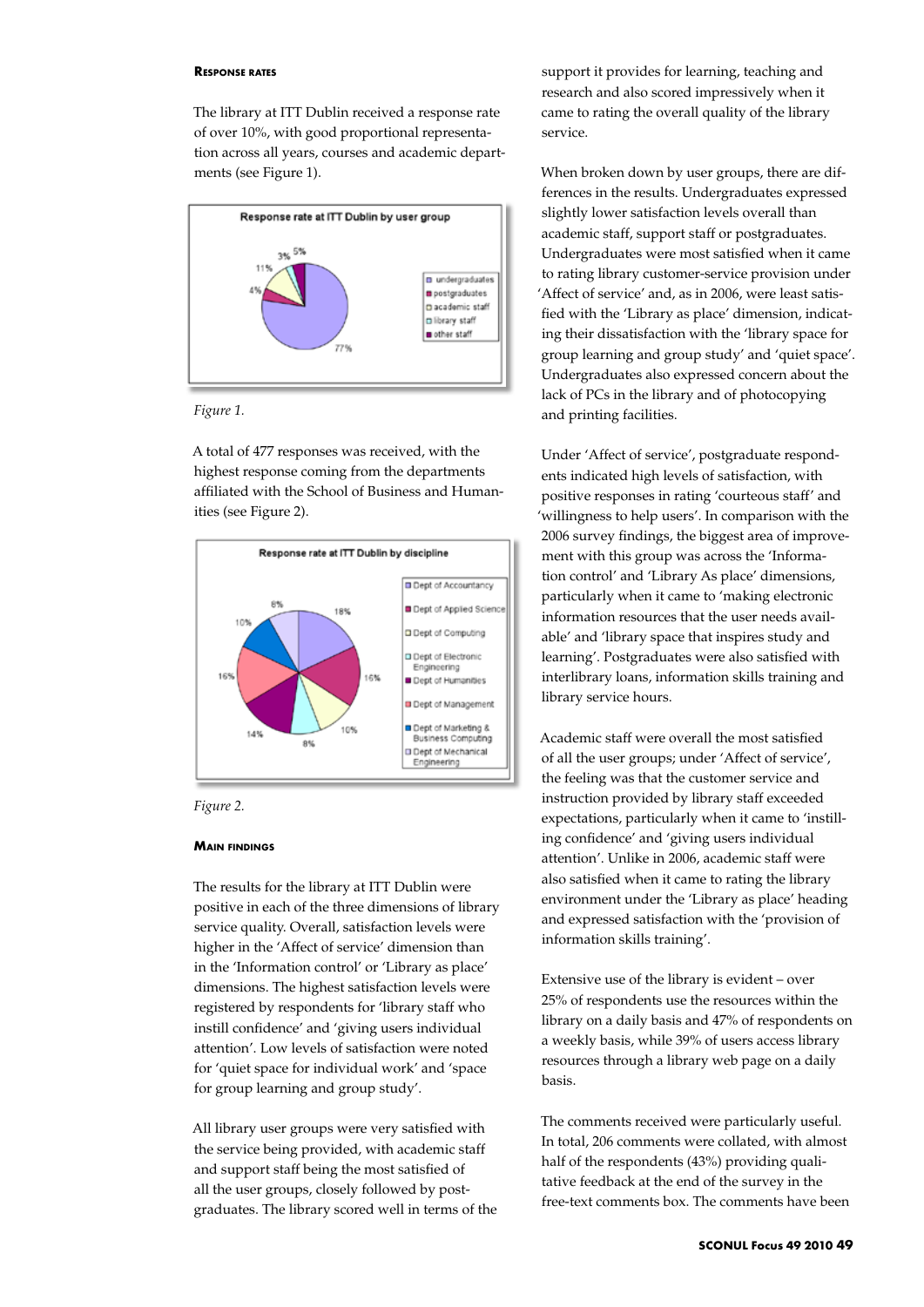analysed by topics, linked to the survey structure, with library staff being lauded for the strong level of customer service provided (66 positive comments received). The main concerns raised by respondents were the need for an enhanced library collection, to include more core textbooks and up-to-date editions, and improved access to library print and electronic resources. The limited number of PCs in the library was also highlighted, as were issues with photocopying and printing, noise-management and the need for additional group study spaces and longer opening hours. A selection of their comments:

*'Library staff are always extremely helpful, well informed and courteous. In my ten years or so, it has been transformed into a highly efficient and professionally run place of study and source of information.'*

*'Perhaps info skills training made a pre-requisite – all students have to attend at some stage in year 1.' 'The library needs to invest in some kind of "one search searches all" technology as I waste a lot of time going from one electronic resource to another …' 'Effort should be made to reduce the noise level by students in the library especially during exam period … the library needs way more group study spaces …' 'I thought the questionnaire was very complex to complete … too many survey questions [in first section] basically the same.'*

The library previously ran the LibQUAL+™ survey in 2006. The response rate in 2009 was a 17% increase on that survey. A comparison between the results of the 2009 and 2006 surveys indicates that the biggest area of improvement overall was in relation to the 'Library as place' dimension, which reflects the physical enhancements made to the library study environment since 2006.

The LibQUAL+™ survey methodology is employed by many academic libraries, in Ireland, the UK and further afield. McKnight makes the point that a 'major benefit of LibQUAL+™ is its benchmarking capability'.3 The library at ITT Dublin participated as part of a SCONUL consortium and this facilitated benchmarking our results with similar libraries, yielding comparative performance data across institutions.

ITT Dublin library had 477 respondents and this represented a total of 2.22% of the total number of consortium respondents: this was an encouraging response when the size of our institution is compared with some of the other participants. The library at ITT Dublin measured up to the

SCONUL participating libraries, performing well in every dimension of service quality that was evaluated and the valuable comparative data obtained will facilitate ongoing improvement and will position us to better meet our users' expectations.

## **Lessons learnt**

ITT Dublin originally undertook a library user survey in 2004. However, there was a low response rate and library staff undertook the analysis with SPSS and Excel, which proved to be both time-consuming and statistically inaccurate. The main advantage of the LibQUAL+<sup>™</sup> survey is that it is a 100% bought-in survey and requires a minimal amount of library-staff time to administer. All the statistical analysis is conducted for the local institution and the survey results notebook is delivered promptly (in about 2–3 weeks) in PDF format after the survey closes. Raw data is also provided in Excel and SPSS format to facilitate further analysis.

In a difficult economic environment, the survey also offers value for money, with minimal expense incurred to the local institution, and the benchmarking opportunities it has provided, with that of peer institutions, provides useful comparable assessment data. The 2009 results were also benchmarked against the 2006 data offering further valuable opportunities for performance comparison.

Once the survey is completed there is an opportunity for the survey liaison and project team to provide feedback about their LibQUAL+™ experience via the post hoc and evaluation questionnaires. Much of the feedback from participants (captured verbally or via a dedicated e-mail address) has related to general comments about the survey and to technical problems that respondents had in completing it. A number of surveys were finalised in print format, with some users indicating their preference for this format; this did, however, lead to an additional workload for the project team, who spent considerable time inputting the completed paper surveys.

In general, feedback from participants was that the online option for undertaking the survey worked well as it was flexible and convenient, with users taking the time to visit the library website and the institute's VLE, Moodle, to complete the survey. From an administrative point of view, the online instrument could be implemented quickly and effectively, the survey URL facilitated